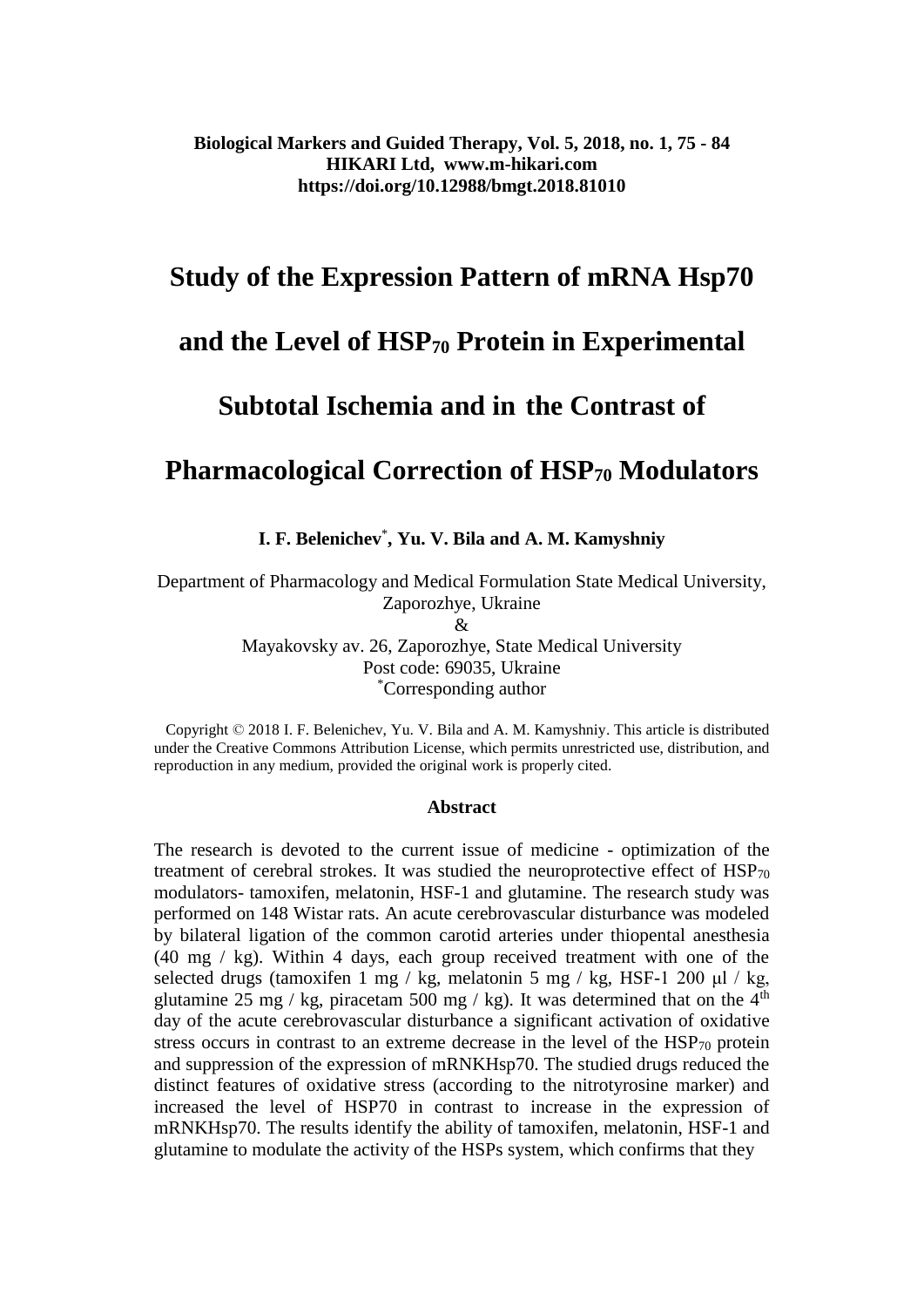have HSP<sub>70</sub>-mediated neuroprotection mechanisms and justifies the future prospects of HSP<sub>70</sub> regulation as an important target for neuroprotection.

**Keywords**: endogenous neuroprotection, mRNA Hsp70, tamoxifen, melatonin, glutamine, HSF-1, PCR-RT, nitrotyrosine

### **Introduction**

The prevalence of cerebrovascular diseases, including ischemic stroke, is at high level throughout the world. [1, 2, 3]. The search of new links of targets for pharmacological correction of the main stages of the cascade mechanisms of neurodestruction is constantly taking place.

A long-term study of the molecular and biochemical mechanisms of ischemic neurodestruction allowed us to identify the mechanisms of endogenous neuroprotection, aimed at increasing to neuron resistance to ischemia. [3,4]. HSP70 heat shock proteins play a special role in implementing these mechanisms. These proteins have antiapoptotic and cytoprotective effects. [3,5, 6]. At the Department of Pharmacology and Medical Formulation of ZSMU Research is being conducted to study the neuroprotective properties of HSP70 and the search for ways of pharmacological modulation of their activity. We obtained the data concerning GSH-dependent regulation of endogenous HSP70. [7,8]. In addition, recent research demonstrated the strong correlation of protein level of heat shock 70 with factor activity initiated with hypoxia HIF-1, which provides cell adaptation under hypoxic damage. [6, 9]

Of particular interest are drugs with a supposed ability to modulate the expression of HSP70. Our preliminary studies have determined the neuroprotective efficacy of modulators of the activity of HSP70: tamoxifen, melatonin, heat shock factor HSF-1 and glutamine. [3, 9].

Thus, the purpose of our research is to study the expression pattern of mRNAHsp70 and the protein level of HSP70 in experimental global ischemia and in contrast of applying HSP70 modulators: tamoxifen, melatonin, HSF-1 and glutamine.

The object and methods of research. The experimental part was performed on 148 Wistar rats that were kept in vivarium with natural light and had a standard nutrition. Experimental studies were conducted in accordance with the main provisions of the Council of Europe Convention on the Protection of Vertebrate Animals, which are used in experiments and other scientific purposes (Strasbourg, 1986), and others. [10,11]

An acute cerebrovascular accident (ACVA) by type of ischemic stroke was modeled by bilateral irreversible occlusion of the common carotid arteries under thiopental with sodium anesthesia  $(40 \text{ mg} / \text{ kg})$ . [12] Animals were divided into VII groups by randomization method: I - pseudo-operated rats (PO,  $n = 10$ ); II animals with ACVA ( $n = 10$ ); III - ACVA + tamoxifen (Pharmaceutical Company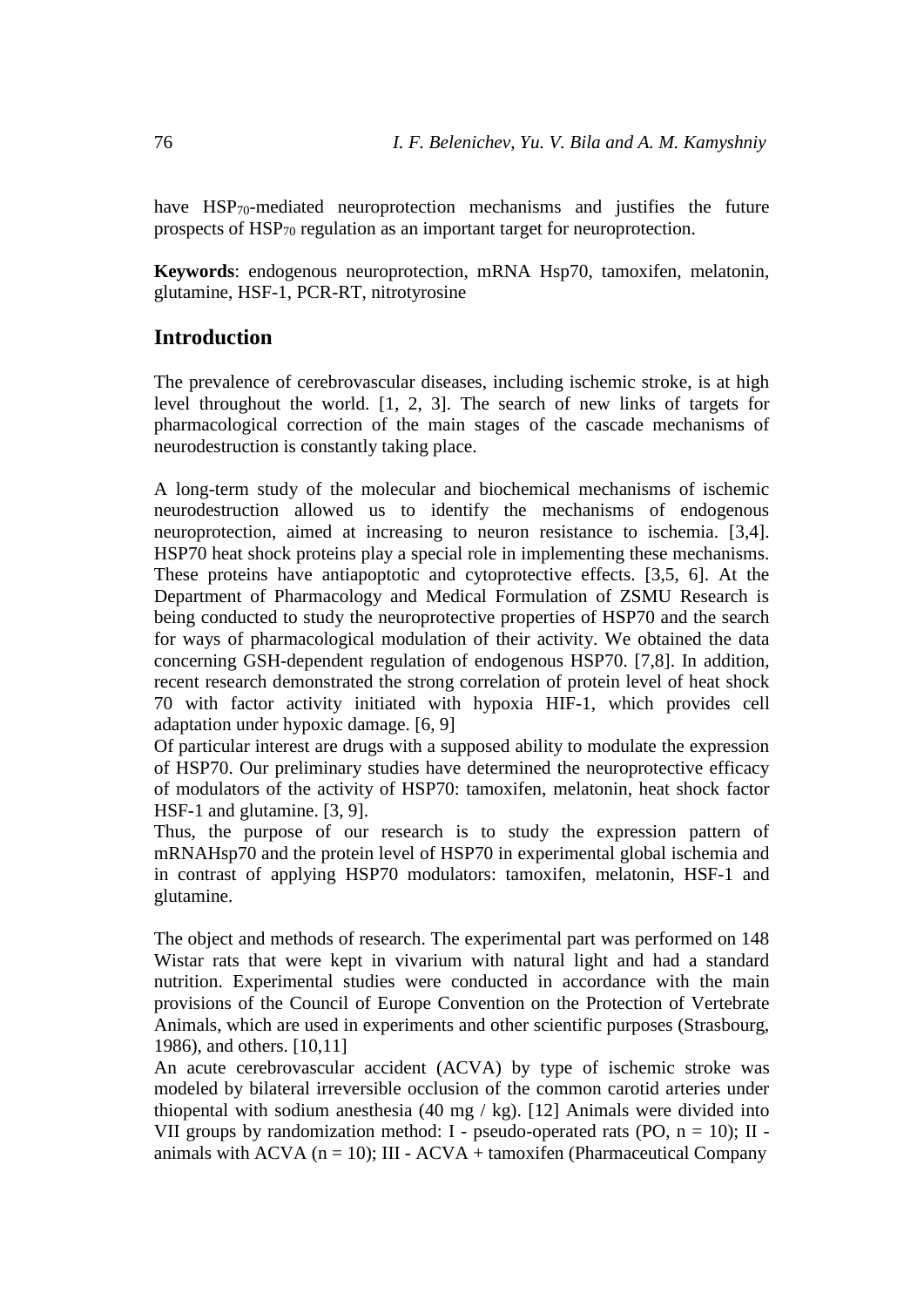"Zdorovie ", Ukraine) (1 mg / kg) [13], (n = 10); IV - ACVA + melatonin (JSC "Kiev Vitamin Plant", Ukraine) (5 mg / kg) [14], (n = 10); V - ACVA + heat shock factor (HSF-1) (Sigma, USA) (200 μl / kg), (n = 10); VI - ACVA + glutamine (Sigma, USA) (25 mg / kg) [15], (n = 10); VII - ACVA + piracetam (PC "Borschahovsky Chemical and Pharmaceutical Plant", Ukraine) (500 mg /  $kg$ ) [16], (n=10).

On the 4th day, the animals were taken out of the experiment under thiopental anesthesia (40 mg / kg). The brain areas located in the sensorimotor zone of the cortex were used, which were homogenized using a SilentCrusher S (Heidolph) homogenizer in sucrose buffer (250mM, EDTA 1mM, pH 7,4) t =  $+$  40 C. The next differential centrifugation in a refrigerator centrifuge "Sigma 3-30k" (Germany) at 14000 g,  $t = +40C$ , cytosolic and mitochondrial fractions were isolated.[12]

The feature of oxidative stress was determined in the cytosolic fraction of the brain by the nitrotyrosine marker using the enzyme immunoenzymometric kit from Hycultbiotech (Netherlands).

The level of heat shock protein HSP70 was determined in the cytosolic and mitochondrial fractions of the brain by immunoenzymometric analysis using an Enzo kit (Sweden).

For the analysis of gene expression, the polymerase chain reaction method with reversible transcription in real time (PCR - RT) was used.

Isolation of total RNA from rat tissue was performed using the Trizol RNA Prep100 kit (IZOGEN, Russia), which contains the following reagents: Trizolreagent and ExtraGene E.

The CFX96 ™ Real-Time PCR Detection Systems amplifier (Bio-RadLaboratories, Inc., USA) and the reagent kit for PCR-RV in the presence of SYBR Green R-402 (Sintol, Russia) were used to determine the expression level of the studied genes. The final reaction mixture for amplification contained dye SYBR Green , SynTaq DNA polymerase with inhibiting the activity of the enzyme by antibodies, 0,2 μl of direct and reversible specific primers, dNTPdeoxynucleoside triphosphates, 1 μl of matrix (cDNA).

The actin gene, beta (Actb) was used as a reference gene to determine the relative value of the change in the expression level of the studied genes.

We used the comparative Ct method ( $\Delta\Delta$ Ct method) to express the relative level of gene expression. Statistical analysis of PCR - RT data were performed using CFX Manager ™ software (Bio-Rad, USA). All amplification reactions were carried out on individual samples in triplicate. The results of real-time PCR analysis of Hsp70 were expressed as relative normalized expression of the indicated mRNA.

The results were processed using the statistical package of the licensed program STATISTICA® for Windows 6.0 (StatSoftInc.), Microsoft Excel 2010. Data are presented as arithmetic mean and standard error  $(M \pm SEM)$ . The significance of the differences (p) in the experimental data was calculated using Student's criterion, with parametric distribution, or by the Mann-Whitney U-criterion, with non-parametric values. Analysis of (ANOVA) was used to compare the independent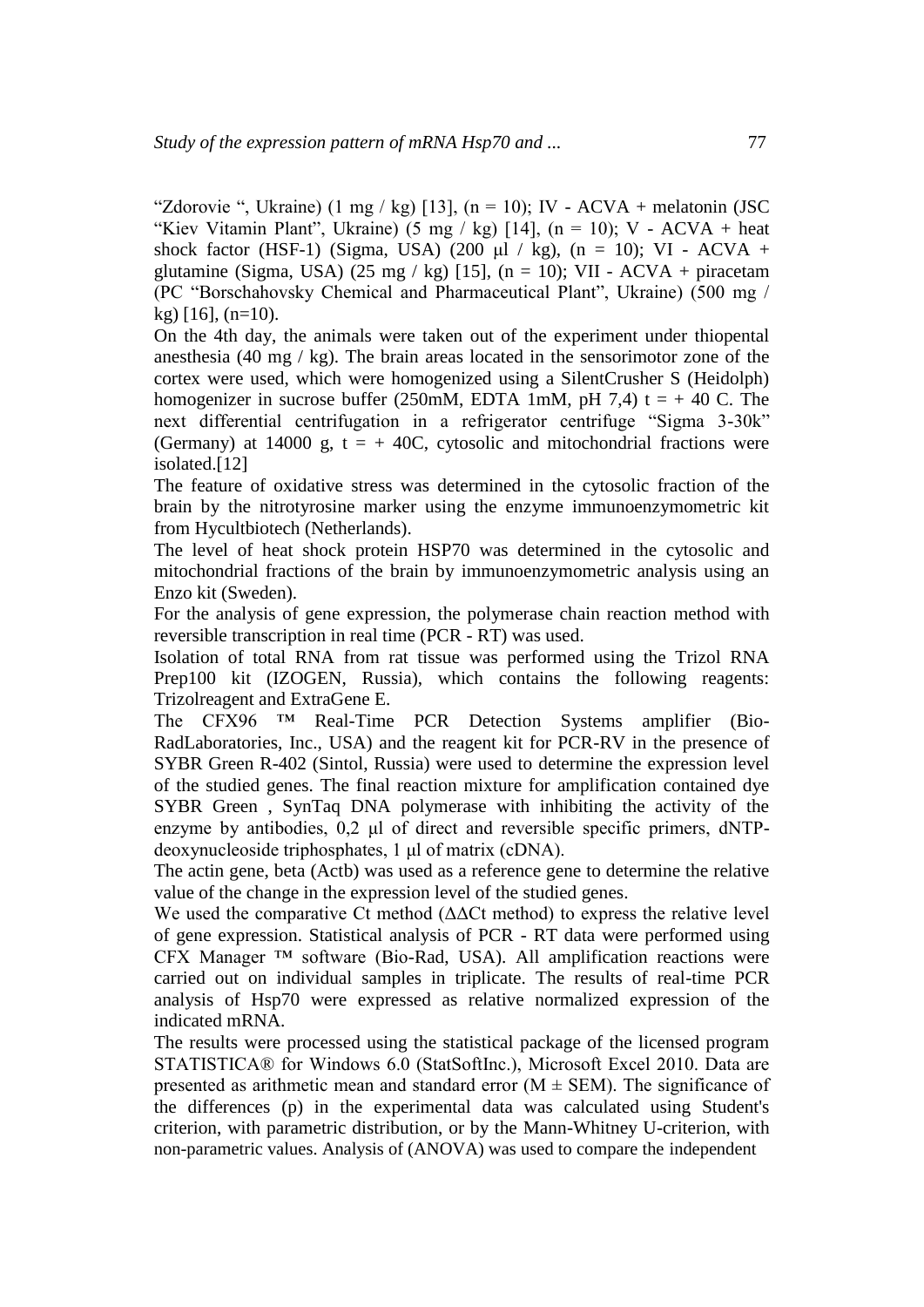variables in more than two samples with a normal distribution or the Kruskal-Wallis criterion for a distribution other than normal. Differences were considered statistically significant at  $p \leq 0.05$ .

### **Results and Discussion**

Because of ligation of the common carotid arteries for 4 days in experimental animals, the expression of HSP70 was inhibited, which was reflected in a decrease in the level of HSP70 protein and expression of m RNA of Hsp70 against the background of activation of nitrosative stress. Thus, the level of nitrotyrosine in the control group increased by 553.5% relative to the PO group. (table1). At the same time, the heat shock protein concentration in the control group sharply decreased in the cytosol by 9.7 times and in the mitochondrial fraction by 3.2 times relative to the PO group (Table 2). Inhibition of expression of m RNA of Hsp70 was also observed by 3.2 times relative to PO.

Our data do not contradict other studies that show that cerebral ischemia leads to the formation of glutamate excitotoxicity, activation of iNOS and the development of nitrosative stress. An increase in NO and its intermediates leads to a disturbance of adaptation processes in the brain tissue [3], the production of cfos, HSP70, HIF-1 is also reduced. [3, 6]

The studied drugs reduced the level of nitrotyrosine: tamoxifen by 69.4%, melatonin by 66.4%, heat shock factor HSF-1 by 69.9%, glutamine by 60.1%, piracetam by 63.3% relative to the control group (table 1). The obtained data confirm the ability of the studied drugs to prevent the development of hypoxic damage and to provide neuroprotective effects.

| Group of animals $(n=10)$              | Nitrotyrosine, nmol/g in protein |
|----------------------------------------|----------------------------------|
| Pseudo-operated animals (PO)           | $10,19\pm0,80$                   |
| Animals with ACVA                      | $66,59\pm13,1*$                  |
| Animals with $ACVA + t$ amoxifen       | $20,39\pm0,96**$                 |
| Animals with $ACVA + \text{melatonin}$ | $22,4\pm1,91**$                  |

#### **Table 1. Level of nitrotyrosine in the brain tissue of animals with stroke**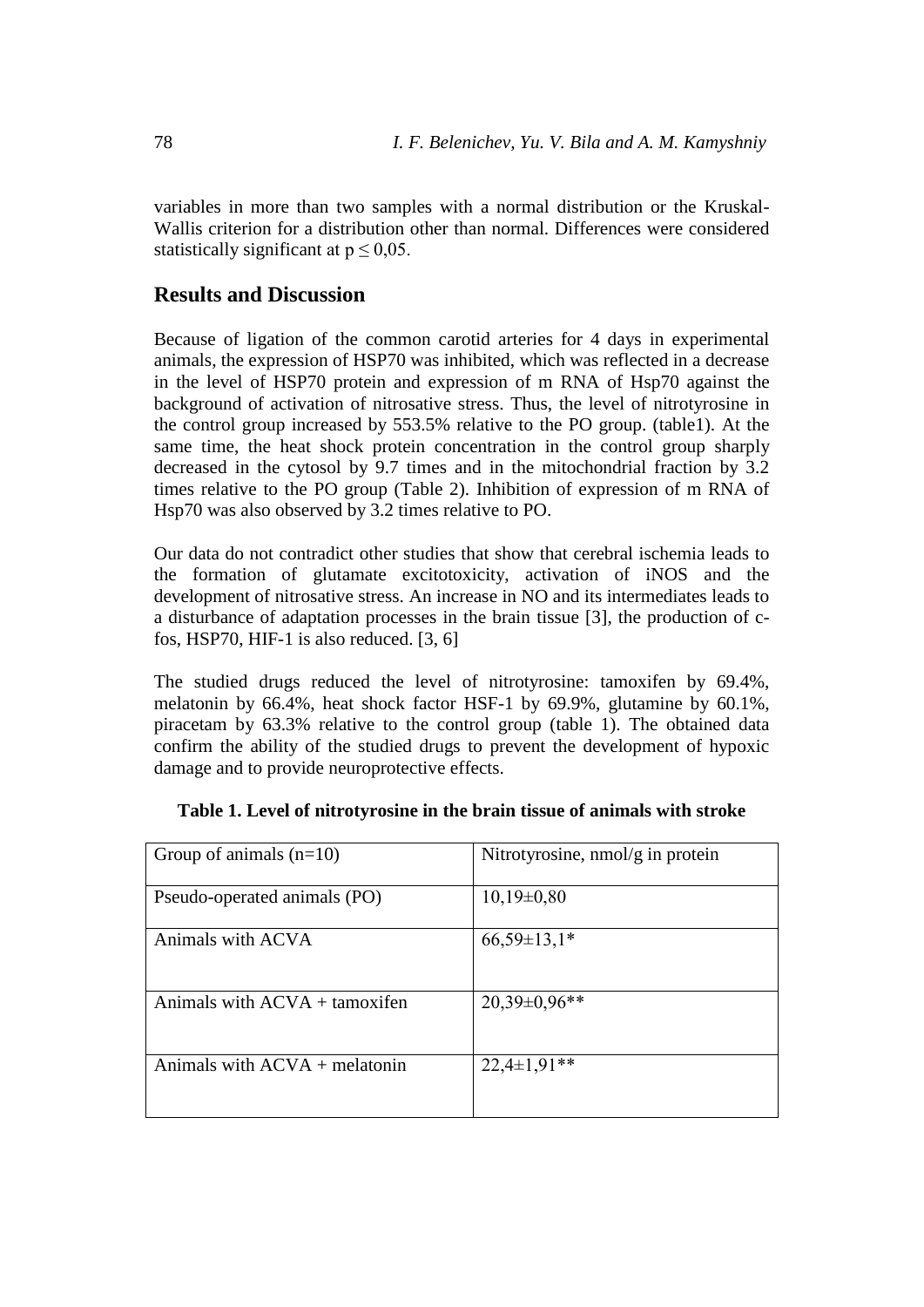| Animals with $ACVA + HSF-1$                                                                                                                                                                                                                                                                                                                                 | $20,04\pm1,77**$ |
|-------------------------------------------------------------------------------------------------------------------------------------------------------------------------------------------------------------------------------------------------------------------------------------------------------------------------------------------------------------|------------------|
|                                                                                                                                                                                                                                                                                                                                                             |                  |
| Animals with $ACVA + glutamine$                                                                                                                                                                                                                                                                                                                             | $26,63\pm2,47**$ |
| Animals with $ACVA +$ piracetam                                                                                                                                                                                                                                                                                                                             | $24,46\pm2,13**$ |
| $\mathcal{L}$ $\mathcal{L}$ $\mathcal{L}$ $\mathcal{L}$ $\mathcal{L}$ $\mathcal{L}$ $\mathcal{L}$ $\mathcal{L}$ $\mathcal{L}$ $\mathcal{L}$ $\mathcal{L}$ $\mathcal{L}$ $\mathcal{L}$ $\mathcal{L}$ $\mathcal{L}$ $\mathcal{L}$ $\mathcal{L}$ $\mathcal{L}$ $\mathcal{L}$ $\mathcal{L}$ $\mathcal{L}$ $\mathcal{L}$ $\mathcal{L}$ $\mathcal{L}$ $\mathcal{$ |                  |

| Table 1. (Continued): Level of nitrotyrosine in the brain tissue of animals |
|-----------------------------------------------------------------------------|
| with stroke                                                                 |

\* -  $p \le 0.05$  in relation to PO

\*\*-  $p \le 0.05$  in relation to control

The most pronounced increase in the level of heat shock protein 70 in the conditions of the ACVA caused the course assignment of the heat shock factor HSF-1. Thus, the level of HSP70 in the cytosolic fraction increased 11.3 times, in mitochondria 2.6 times relative to the control. (table 2), while the expression of m RNA of Hsp70 was 4.1 times higher than in the control. (Table 3) These changes can be explained by the fact that HSF-1 is a natural stress-inducible transcription factor of the HSPs family. Under conditions of accumulation of products of oxidative and nitrosative stress, trimerization of HSF-1 occurs with detachment of inactivated HSP70 molecules from the latter. The activated HSF-1 complex is sent to the nucleus and, combining with the elements of heat shock (HSE), starts the process of transcription of the Hsp70 genes.

With the introduction of tamoxifen, there was an increase in the level of HSP70 in cytosolene by 5.1 times, in the mitochondrial fraction by 1.5 times relative to the control group. (Table 2) We assume that the interaction of tamoxifen with estrogen receptors (ER) leads to the detachment of heat shock protein 70 from the latter molecules, which subsequently has a cytoprotective effect. [17]. The level of Hsp70 mRNA expression increased 2.5 times relative to the control (Table 3), which indicates the direct participation of tamoxifen in the transcription signaling of Hsp70 mRNA according to the feedback principle. Thus, as HSP70 is used in antiapoptotic processes, tamoxifen triggers the transcription of Hsp70 mRNA.

The introduction of melatonin led to an increase in the concentration of HSP70 relative to the control in the cytosol by 2.6 times, and in the mitochondria 1.2 times. (Table 2), and the expression of Hsp70 mRNA was increased by 2.6 times relative to the control. (tab.3) This effect of melatonin is explained by its antioxidant properties. [14] Melatonin reduces the number of free radicals and, as a result, prevents total DNA damage. [14,18] In addition, it was found that the interaction of melatonin with the MT1 and MT2 receptors prevents the translocation of NF-κB into the nucleus, inhibits the expression of iNOS and reduces the level of pro-inflammatory cytokines TNF-α, IL-1β, IL-6, and others. [18, 19] The increase in HSP70 under the action of melatonin is explained by its effect on nuclear transcription processes.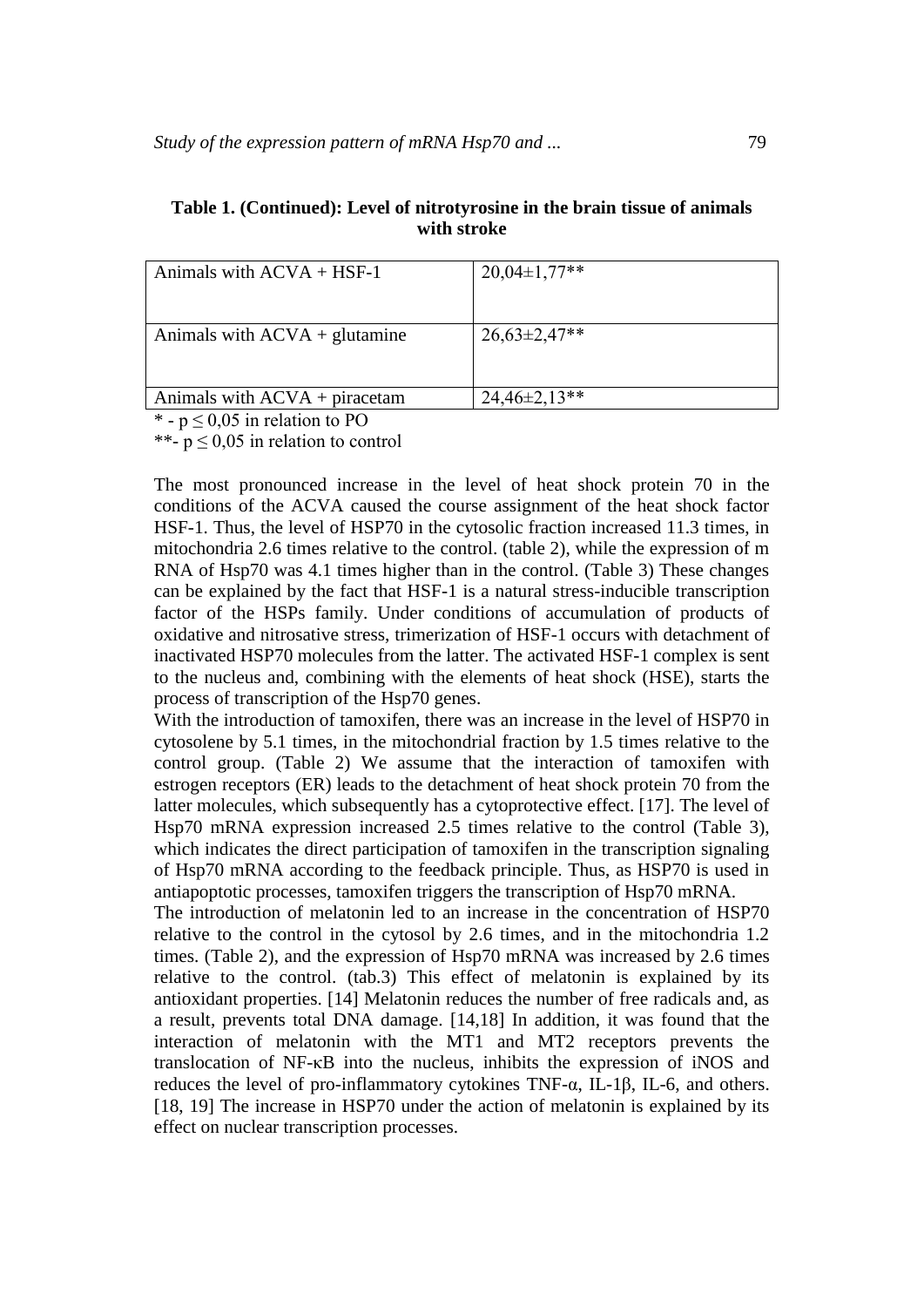On the background of glutamine injection, the chaperone protein level increased 1.5 times in the cytosol, and 1.1 times in the mitochondrial fraction relative to the control (Table 2), and Hsp70 mRNA expression increased 1.7 times (Table 3). It is known that glutamine is a precursor for the synthesis of glutathione SH. [20] The latter is a component of the nonenzymatic thiol-disulfide antioxidant system, which regulates apoptosis, proliferation, redox homeostasis, cellular signaling, etc. [7, 8, 18] Introduction of glutamine normalizes the redox ratio GSH/GSSG forms of glutathione, which triggers the expression of adaptation genes and prevents protein damage, including HSP70. [14, 18] It is also known that glutathione regulates HSP70 [7, 8]

| The group of animals $(n = 10)$    | $HSP70$ , cytosolic<br>fraction, ng/ml | $HSP70$ ,<br>mitochondrial<br>fraction, ng/ml |
|------------------------------------|----------------------------------------|-----------------------------------------------|
| Pseudo-operated animals (PO)       | $16,83\pm0,64$                         | $8,60\pm0,58$                                 |
| Animals with ACVA                  | $1,73\pm0,11*$                         | $2,72\pm0,19*$                                |
| Animals with $ACVA +$<br>tamoxifen | $8,81\pm0,51**$                        | $4,15\pm0,20**$                               |
| Animals with $ACVA +$<br>melatonin | $4,55\pm0,27**$                        | $3,3\pm0,19**$                                |
| Animals with $ACVA + HSF-1$        | $19,50 \pm 1,05$ **                    | $7,08 \pm 0,23$ **                            |
| Animals with $ACVA +$<br>glutamine | $2,61\pm0,16**$                        | $3,01\pm0,17**$                               |
| Animals with $ACVA +$<br>piracetam | $2,24\pm0,17**$                        | $2,80\pm0,19$                                 |

#### **Table 2. The concentration of HSP70 protein in the cytosolic and mitochondrial fractions of the brain with stroke.**

\* -  $p \le 0.05$  in relation to PO

\*\*-  $p \le 0.05$  in relation to control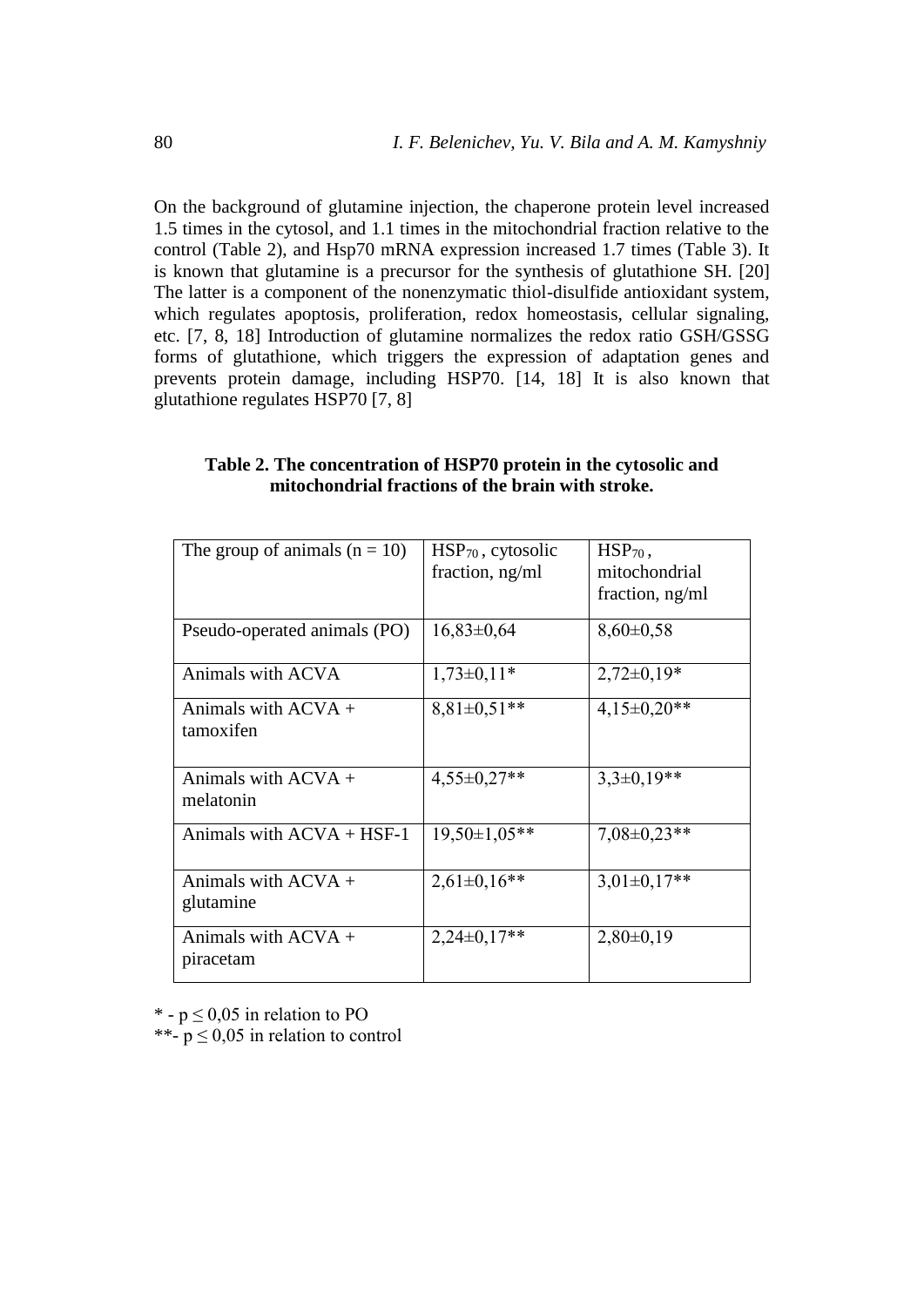| wali bu yav                            |                          |  |
|----------------------------------------|--------------------------|--|
| The group of animals $(n = 10)$        | Expression of Hsp70 mRNA |  |
| Pseudo-operated animals (PO)           | $3,15\pm0,21$            |  |
| Animals with ACVA                      | $1,00\pm0,11*$           |  |
| Animals with ACVA + tamoxifen          | $2,49\pm0,36**$          |  |
| Animals with $ACVA + \text{melatonin}$ | $2,08\pm0,14**$          |  |
| Animals with $ACVA + HSF-1$            | $4,07\pm0,41**$          |  |
| Animals with $ACVA + glutamine$        | $1,73\pm0,17**$          |  |
| Animals with $ACVA + pi$ racetam       | $1,10\pm0,06$            |  |

| Table 3. The expression level of Hsp70 mRNA in the brain tissue of animals |
|----------------------------------------------------------------------------|
| with stroke                                                                |

\* -  $p \le 0.05$  in relation to PO

\*\*-  $p \le 0.05$  in relation to control

## **Conclusions**

- 1. On the 4th day of the ACVA simulation in experimental animals, a decrease in Hsp70 mRNA expression by a factor of 3.2 and a concentration of HSP70 protein in the cytosolic by 9.7 times and 3.2 times in the mitochondrial brain fraction is observed, which indicates a breakdown of the mechanisms of endogenous neuroprotection and leads to oxidative brain damage, as evidenced by an increase in nitrotyrosine by 553.5% relative to pseudo-operated animals.
- 2. Treatment of HSF-1 (200 μl/kg), tamoxifen (1 mg/kg), melatonin (5 mg/kg) and glutamine (25 mg/kg) reduces the severity of oxidative stress, as evidenced by a decrease in nitrotyrosine level by 69.9 %, 69.4%, 66.4% and 60.1%, respectively, relative to the control.
- 3. Introduction of HSF-1 (200 μl/kg), tamoxifen (1 mg/kg), melatonin (5 mg/kg) and glutamine (25 mg/kg) increased the level of heat shock protein HSP70 by 11.3 times, 5.1 time, 2.6 times and 1.5 times in the cytosolic fraction, respectively, relative to the control group, which indicates the ability of the studied drugs to modulate HSP70-mediated mechanisms of endogenous neuroprotection.
- 4. Introduction of HSF-1 (200 μl/kg), tamoxifen (1 mg/kg), melatonin (5 mg/kg) and glutamine (25 mg/kg) increased the level of heat shock protein HSP70 2.6 times, 1.5 times, 1.2 times and 1.1 times in the mitochondrial fraction, respectively, relative to the control group, which indicates the mitoprotective properties of the studied drugs, which are mediated by the modulation of HSP70-mediated mechanisms of endogenous neuroprotection.
- 5. For the first time, the ability of tamoxifen, melatonin, HSF-1 and glutamine to increase the expression of Hsp70 mRNA under conditions of modeling of an acute violation of cerebral circulation has been established.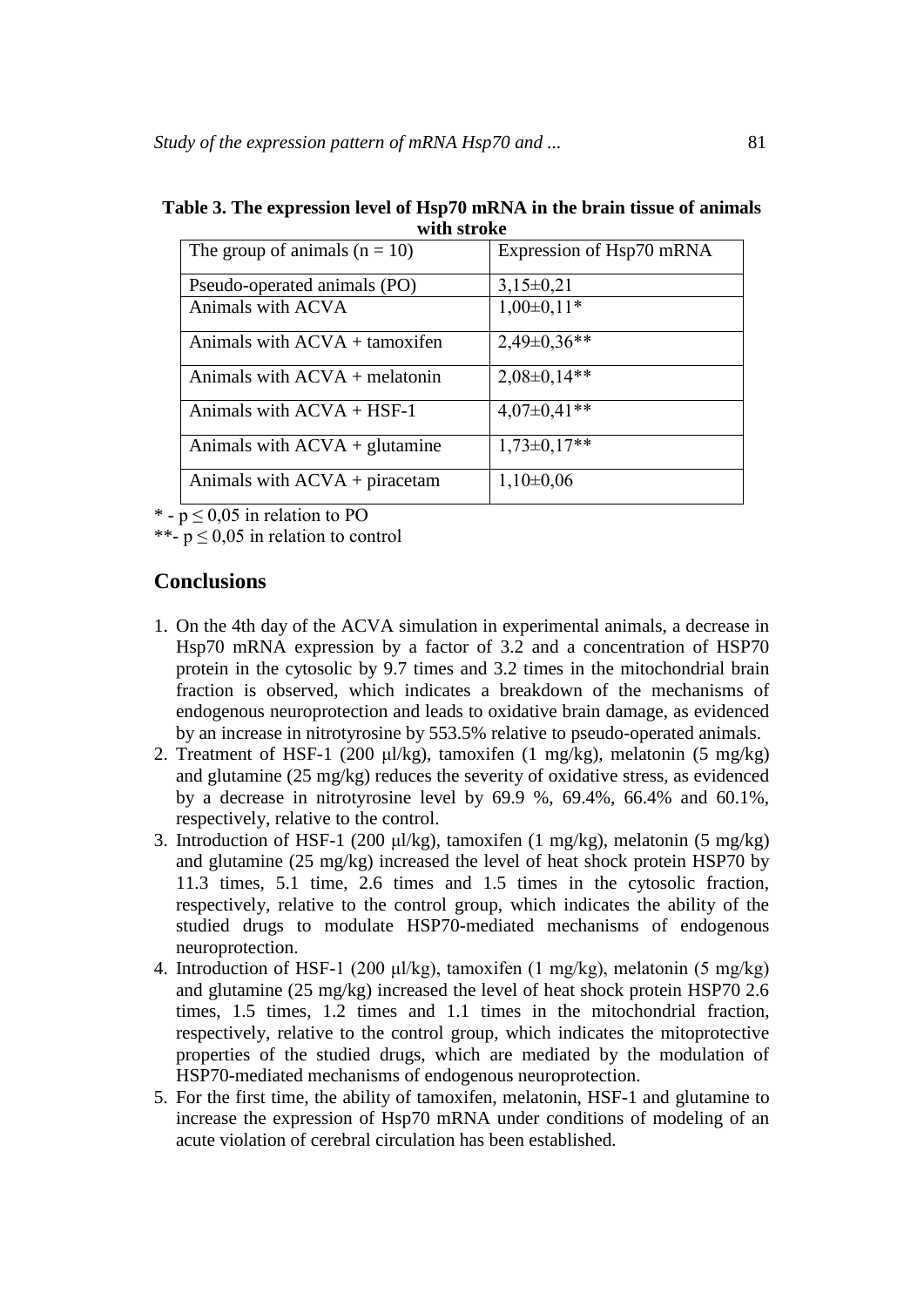- 6. The most pronounced increase in the expression of Hsp70 messenger RNA was caused by the heat shock factor HSF-1 (4.1 times relative to the control group), which is explained by its function of the transcription factor.
- 7. Experimental data confirm the presence of tamoxifen, melatonin, HSF-1 and glutamine HSP70-dependent mechanisms of regulation of endogenous neuroprotection and justifies their use as neuroprotective agents in the treatment of stroke.

## **References**

- [1] T.S. Mishchenko, Epidemiology of Cerebrovascular Diseases and Organization of Care for Patients with a Brain Stroke in Ukraine, *Ukrainian Newsletter of the Psychoneurological*, **25** (2017), no. 1, 22-24.
- [2] D. Mozaffarian, E.J. Benjamin, A.S. Go et al, Executive summary: Heart Disease and Stroke Statistics-2016 update: A report from the American Heart Association, *Circulation*, **133** (2016), 447.
- [3] I.F. Belenichev, V.I. Cherny, S.V. Pavlov, *Neuroprotection and Neuroplasticity*, The Publishing House Zaslavsky, Kyiv, 2016.
- [4] I.S. Chekman, I.F. Belenichev, N.O. Gorchakova et al, Antioxidants: Clinical and Pharmacological Aspect, *Ukrainian Medical Journal*, **1** (2014), no. 1, 22-28.
- [5] F.R. Sharp, X. Zhan, D. Liu, Heat Shock Proteins in Brain: Role of Hsp70, Hsp 27 and HO-1 (Hsp32) and Their Therapeutic Potential, *Translational Stroke Research*, **4** (2013), no. 6, 685–692. <https://doi.org/10.1007/s12975-013-0271-4>
- [6] I.F. Belenichev, The role of heat shock proteins in the implementation of molecular biochemical mechanisms of neuroprotection, *Pharmacology and Medicine Toxicology*, **6** (2013), no. 36, 72-80.
- [7] S. V. Gorbacheva, I. F. Belenichev, L. I. Kucherenko, Mechanisms of endogenous neuroprotection using modulators of the thiol-disulfide system under conditions of experimental cerebral circulation disorders, *Pharmacology and Medicine Toxicology*, **1** ( 2016), 24-30.
- [8] I. F. Belenichev, Yu. V. Bila, The relationship between the concentration of HSP70, the activity of the thiol-disulfide system and the degree of neurological disorders in the simulation of acute cerebral ischemia, *Bulletin of Biology and Medicine*, **1** (2017), no. 135, 86-91.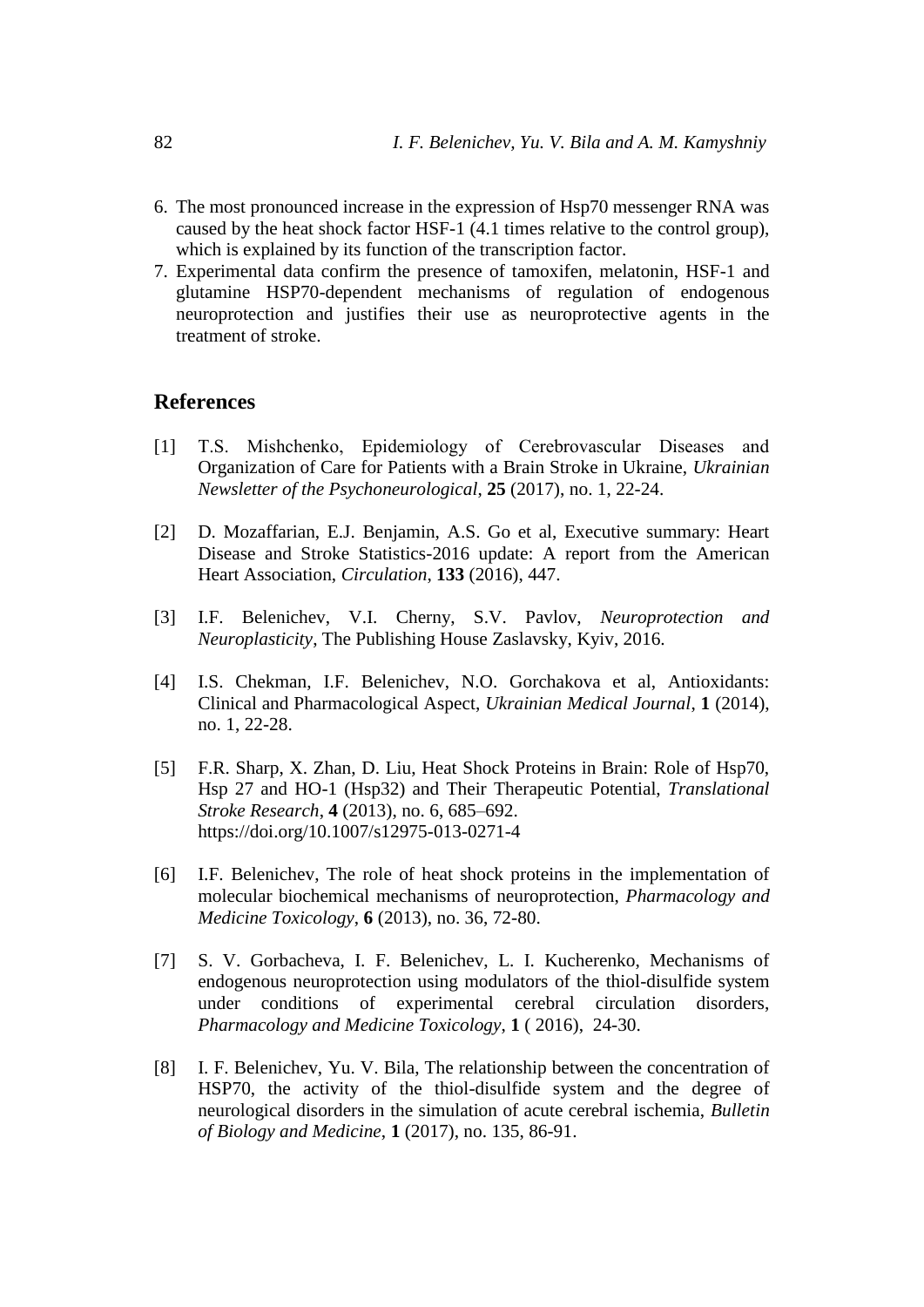- [9] Yu.V. Bila, I.F. Belenichev, A.M. Kamyshniy, Peculiarities of impaired expression of Hif-1 $\alpha$  and Hsf-3 $\alpha$  matrix RNA under conditions of acute cerebrovascular accident and during the use of HSP70 modulators, *Pharmacology and Medicine Toxicology*, **3** (2018), no. 59, 3-9.
- [10] Ethics of the doctor and human rights: the provisions on the use of animals in biomedical cases, *Experimental and Clinical Physiology and Biochemistry*, **2** (2003), no. 22,108–109.
- [11] Law of Ukraine. On the Protection of Animals from Cruel Treatment [Electronic Resource] // Bulletin of the Verkhovna Rada of Ukraine (BIS). - 2006. - Access mode: http://zakon1.rada.gov.ua/laws/show/3447-15
- [12] I. S. Chekman, Yu.I. Gubsky, I.F. Belenichev, *Preclinical Studies of Specific Activity of Potential Neuroprotective Drugs*, Kyiv, SPhC MoH of Uktaine, 2016.
- [13] S. V. Pavlov, I. F. Belenichev, Molecular-biochemical aspects of the neuroprotective effect of a selective estrogen receptor modulator tamoxifen under conditions of modeling of acute cerebral ischemia, *Neurochemistry*, **31** (2014), no. 1, 36-41. <https://doi.org/10.7868/s1027813313040079>
- [14] S. M. Beni, R. Kohen, R. J. Reiter, Dun-Xian Tan, Esther Shohami, Melatonin-induced neuroprotection after close head injury is associated with increased brain antioxidants and attenuated late-phase activation of NFkappaB and AP-1, *FASEB J.*, **18** (2004), 144 –151. <https://doi.org/10.1096/fj.03-0323fje>
- [15] G. P. Zabot, G. F. Carvalhal, N. P. Marroni, R. Hartmann, V. Duval da Silva, H. Fillmann, Glutamine prevents oxidative stress in a model of mesenteric ischemia and reperfusion, *World Journal of Gastroenterology*, **20** (2014), no. 32, 11406-11414. <https://doi.org/10.3748/wjg.v20.i32.11406>
- [16] U. Keil, I. Scherping, S. Hauptmann, K. Schuessel, A. Eckert, W. Muller, Piracetam improves mitochondrial dysfunction following oxidative stress, *British Journal of Pharmacology*, **147** (2006), 199–208. <https://doi.org/10.1038/sj.bjp.0706459>
- [17] S. Pavlov, I. Belenichev, Molecular and Biochemical Aspects of the Neuroprotective Effect of the Selective Estrogen Receptor Modulator Tamoxifen in a Model of Acute Cerebral Ischemia, *Neurochemical Journal*, **8** (2014), no. 1, 28-32. <https://doi.org/10.1134/s1819712413040077>